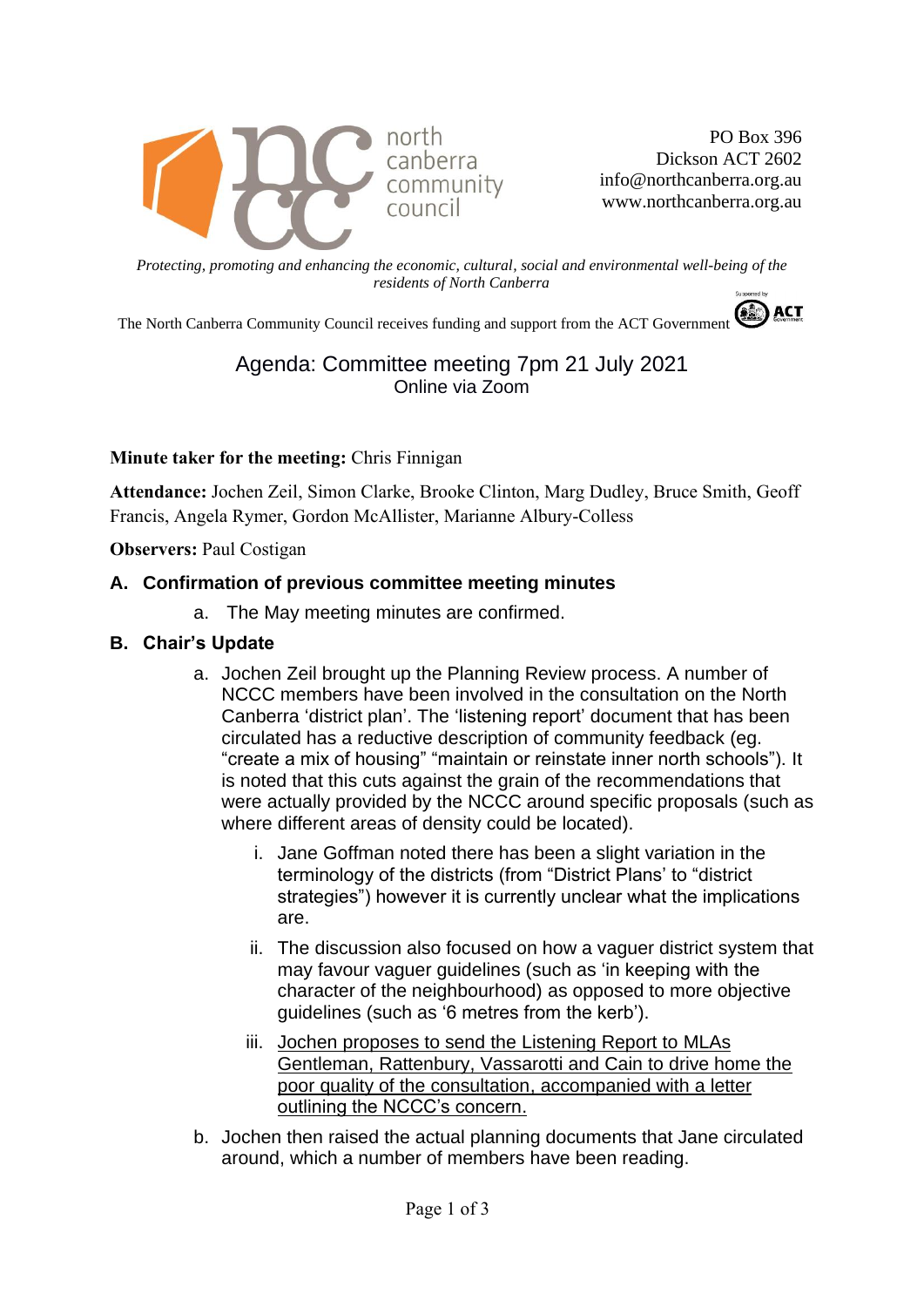- i. Jane notes that some of the consistent themes in the (briefly worded) paper are around the premise that the current system is 'too prescriptive'.
- c. Jochen advised that there is a meeting with Suburban Land Agency where he will convey the view that the Yowani and Thoroughbred Park sites should be considered as major opportunities for urban development as a whole, not just segments being sold incrementally to meet the club's budgetary pressures.
- d. Jochen had a meeting with Doug Millen from the Suburban Land Agency and Lindsay from the developers today about the upcoming Dickson construction to discuss the leafletting/information that had been provided on the development.
- e. Jochen also conveyed that Enerstine Kirsch from the Braddon Collective got in touch to advise the Braddon Place developers (with the development bordering on Haig Park) had been ignoring emails and Jochen advised that they had started doing that to him too, in stark contrast to the sentiments conveyed when the developers met with NCCC earlier in 2021.

## **C. Treasurer's Update**

- a. Bruce Smith advised the current balance is \$4,290, which mainly comprises the remainder of the 2020-21 grant.
- b. Bruce also noted that the NCCC needs to undertake a financial review for 2020-21, which suggestions sought on potential accountants for the review.
- c. Bruce also provides an update on an idea from the Hackett Association where an intern could assist with establishing a social media presence. The discussion focusses on how a social media strategy could be best utilised, with agreement that a more detailed proposal will be developed for consideration.

## **D. Update from resident/community associations**

- a. Marianne (Reid) advised that they are hoping to have a chain mail fence around Reid Park near limestone avenue to assist the safety for children.
- b. Jane (Dickson) raised two major issues:
	- i. TP Dynamics, the developer for the Coles in Dickson, had put up some signs last week, however some of them are barely legible. There has also been nothing in letterboxes around notification of the building works. She notes that when the carpark closes next Monday, it is likely to cause major disruption.
	- ii. Jane also provided an update on Section 72, noting that she would meet with the operators of Dickson Pool to discuss ways of assisting them, noting that the carpark is going to be utilised by Dickson shoppers. Jane also notes that she is examining ways to strengthen the pool as a community asset (such as through an indoor pool and a hydrotherapy pool).